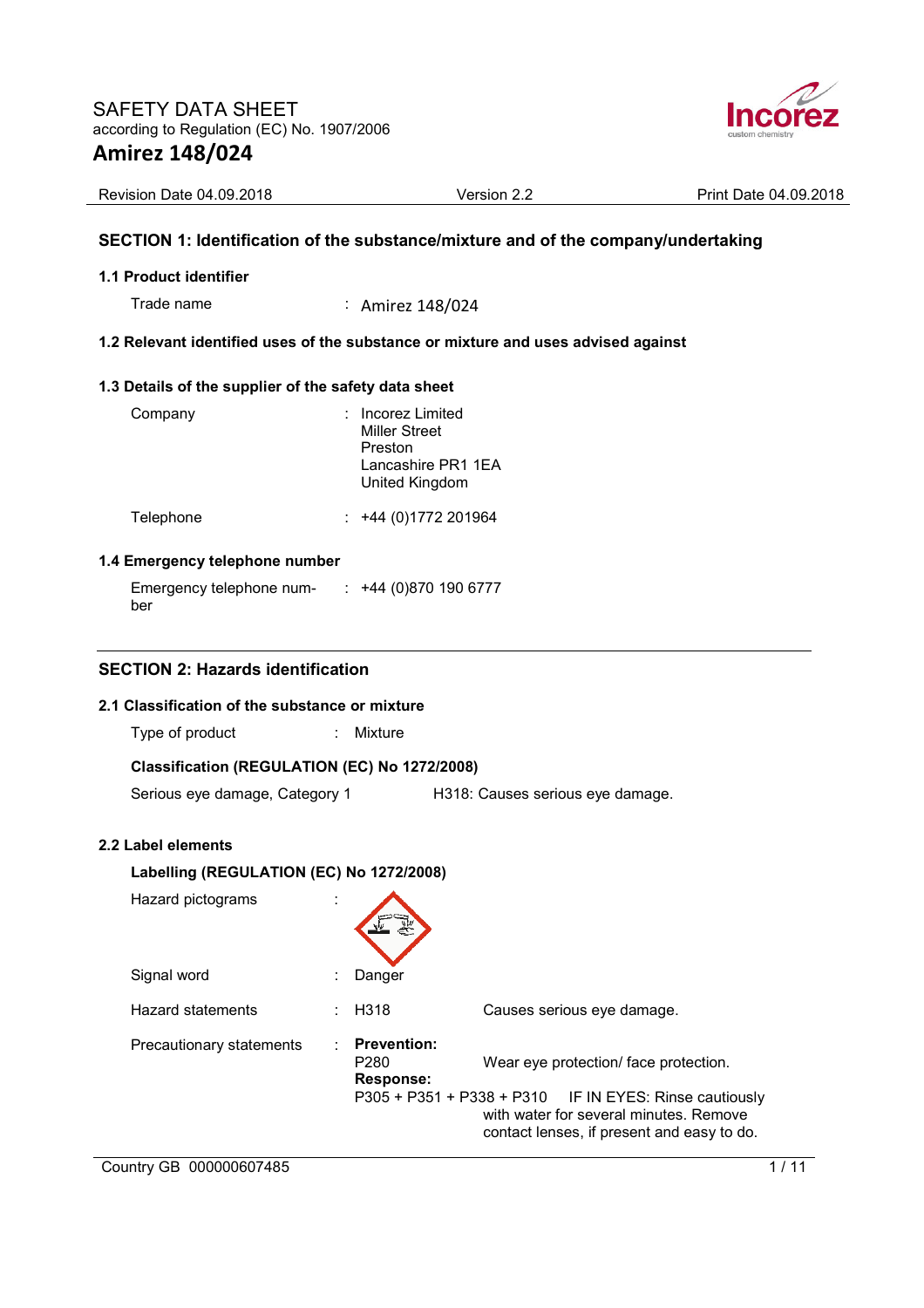

Revision Date 04.09.2018 Version 2.2 Print Date 04.09.2018

Continue rinsing. Immediately call a POISON CENTER/doctor.

Hazardous components which must be listed on the label:<br>• 155240-10-1 Polymer, reaction product of BAD

• 155240-10-1 Polymer, reaction product of BADGE/glycidylether with TEPA

### **2.3 Other hazards**

This substance/mixture contains no components considered to be either persistent, bioaccumulative and toxic (PBT), or very persistent and very bioaccumulative (vPvB) at levels of 0.1% or higher.

# **SECTION 3: Composition/information on ingredients**

### **3.2 Mixtures**

### **Hazardous components**

| Chemical name                                         | <b>Classification</b> | Concentration |
|-------------------------------------------------------|-----------------------|---------------|
| CAS-No.                                               | (REGULATION (EC)      | [%]           |
| EC-No.                                                | No 1272/2008)         |               |
| Registration number                                   |                       |               |
| Polymer, reaction product of BADGE/glycidylether with | Eye Dam.1; H318       | $>= 60 - 80$  |
| <b>TEPA</b>                                           |                       |               |
| 155240-10-1                                           |                       |               |
|                                                       |                       |               |

For the full text of the H-Statements mentioned in this Section, see Section 16.

# **SECTION 4: First aid measures**

#### **4.1 Description of first aid measures**

| General advice          | : Move out of dangerous area.<br>Consult a physician.<br>Show this safety data sheet to the doctor in attendance.                                                                                                                                                                                                         |
|-------------------------|---------------------------------------------------------------------------------------------------------------------------------------------------------------------------------------------------------------------------------------------------------------------------------------------------------------------------|
| If inhaled              | $:$ Move to fresh air.<br>Consult a physician after significant exposure.                                                                                                                                                                                                                                                 |
| In case of skin contact | : Take off contaminated clothing and shoes immediately.<br>Wash off with soap and plenty of water.<br>If symptoms persist, call a physician.                                                                                                                                                                              |
| In case of eye contact  | : Small amounts splashed into eyes can cause irreversible tis-<br>sue damage and blindness.<br>In the case of contact with eyes, rinse immediately with plenty<br>of water and seek medical advice.<br>Continue rinsing eyes during transport to hospital.<br>Remove contact lenses.<br>Keep eye wide open while rinsing. |
| If swallowed            | : Do not induce vomiting without medical advice.<br>Rinse mouth with water.                                                                                                                                                                                                                                               |
| Country GB 000000607485 | 2 / 11                                                                                                                                                                                                                                                                                                                    |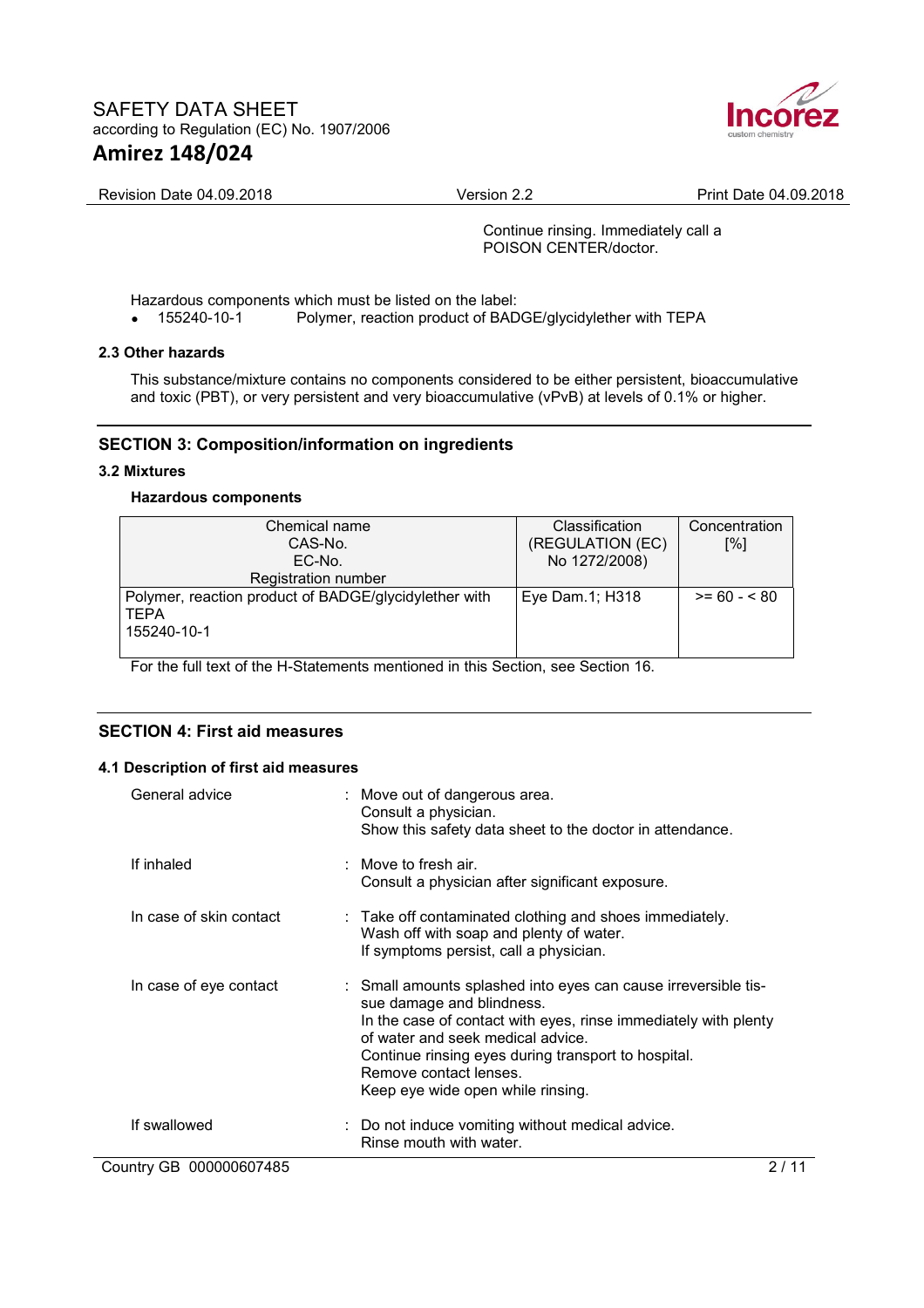

| <b>Revision Date 04.09.2018</b>                                                | Version 2.2                                                                                                 | Print Date 04.09.2018 |  |  |  |  |  |
|--------------------------------------------------------------------------------|-------------------------------------------------------------------------------------------------------------|-----------------------|--|--|--|--|--|
|                                                                                | Do not give milk or alcoholic beverages.<br>Never give anything by mouth to an unconscious person.          |                       |  |  |  |  |  |
|                                                                                | 4.2 Most important symptoms and effects, both acute and delayed                                             |                       |  |  |  |  |  |
| Symptoms                                                                       | : Excessive lachrymation<br>See Section 11 for more detailed information on health effects<br>and symptoms. |                       |  |  |  |  |  |
| <b>Risks</b>                                                                   | : No known significant effects or hazards.                                                                  |                       |  |  |  |  |  |
|                                                                                | Causes serious eye damage.                                                                                  |                       |  |  |  |  |  |
| 4.3 Indication of any immediate medical attention and special treatment needed |                                                                                                             |                       |  |  |  |  |  |
| Treatment                                                                      | : Treat symptomatically.                                                                                    |                       |  |  |  |  |  |

# **SECTION 5: Firefighting measures**

# **5.1 Extinguishing media**

| Suitable extinguishing media                              | $\therefore$ In case of fire, use water/water spray/water jet/carbon diox-<br>ide/sand/foam/alcohol resistant foam/chemical powder for<br>extinction. |
|-----------------------------------------------------------|-------------------------------------------------------------------------------------------------------------------------------------------------------|
| 5.2 Special hazards arising from the substance or mixture |                                                                                                                                                       |
| ucts                                                      | Hazardous combustion prod- : No hazardous combustion products are known                                                                               |
| 5.3 Advice for firefighters                               |                                                                                                                                                       |
| for firefighters                                          | Special protective equipment : In the event of fire, wear self-contained breathing apparatus.                                                         |
| Further information                                       | : Standard procedure for chemical fires.                                                                                                              |

# **SECTION 6: Accidental release measures**

| 6.1 Personal precautions, protective equipment and emergency procedures |  |                                                                             |  |  |  |
|-------------------------------------------------------------------------|--|-----------------------------------------------------------------------------|--|--|--|
| Personal precautions                                                    |  | : Use personal protective equipment.<br>Deny access to unprotected persons. |  |  |  |

#### **6.2 Environmental precautions**

Environmental precautions : Try to prevent the material from entering drains or water courses.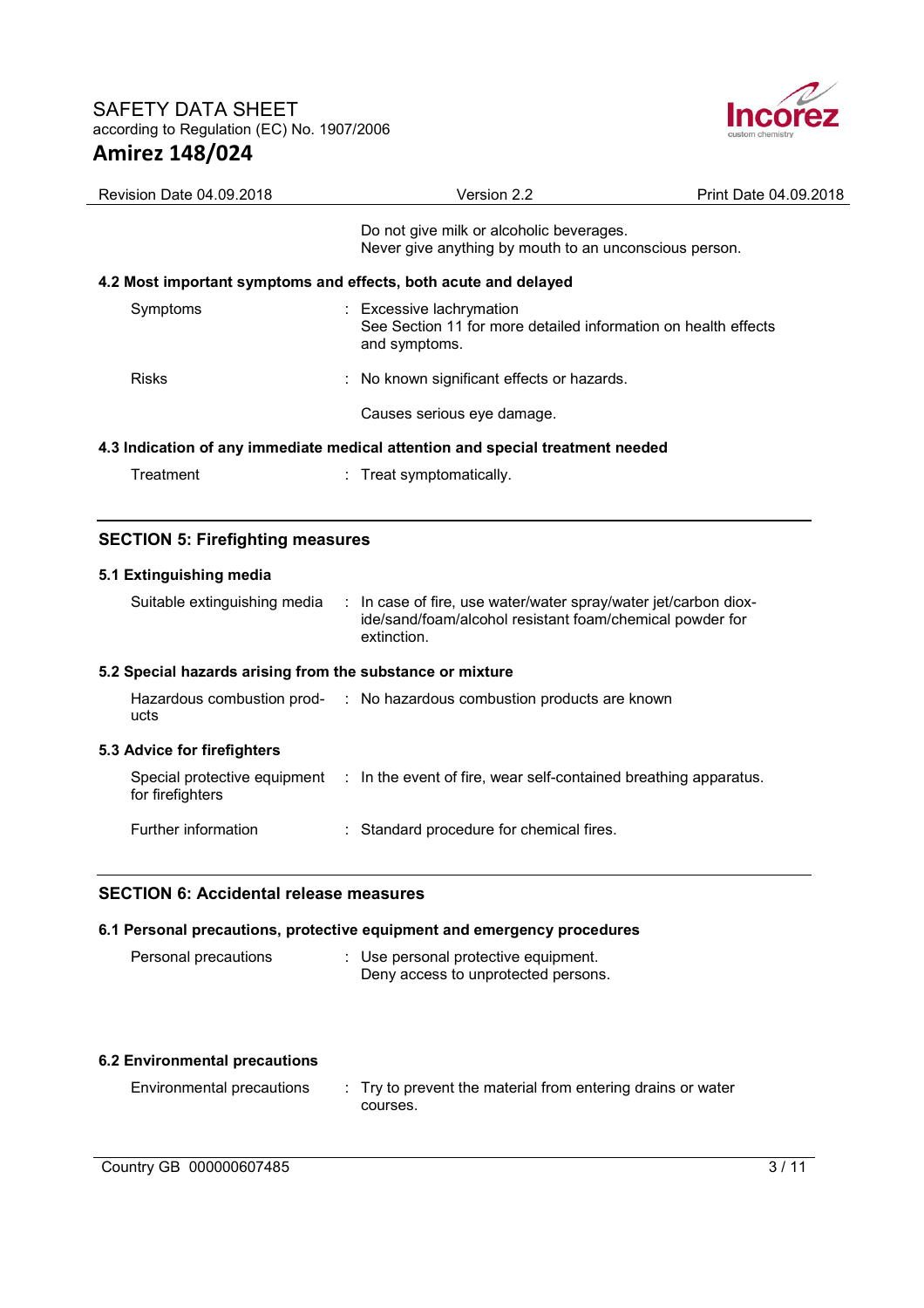

| Revision Date 04.09.2018                                         | Version 2.2                                                                                                                                                                                                                                                                                                               | Print Date 04.09.2018 |
|------------------------------------------------------------------|---------------------------------------------------------------------------------------------------------------------------------------------------------------------------------------------------------------------------------------------------------------------------------------------------------------------------|-----------------------|
| 6.3 Methods and materials for containment and cleaning up        |                                                                                                                                                                                                                                                                                                                           |                       |
| Methods for cleaning up                                          | : Soak up with inert absorbent material (e.g. sand, silica gel,<br>acid binder, universal binder, sawdust).<br>Keep in suitable, closed containers for disposal.                                                                                                                                                          |                       |
| 6.4 Reference to other sections                                  |                                                                                                                                                                                                                                                                                                                           |                       |
| For personal protection see section 8.                           |                                                                                                                                                                                                                                                                                                                           |                       |
| <b>SECTION 7: Handling and storage</b>                           |                                                                                                                                                                                                                                                                                                                           |                       |
| 7.1 Precautions for safe handling                                |                                                                                                                                                                                                                                                                                                                           |                       |
| Advice on safe handling                                          | : Avoid exceeding the given occupational exposure limits (see<br>section 8). Do not get in eyes, on skin, or on clothing. For<br>personal protection see section 8. Smoking, eating and drink-<br>ing should be prohibited in the application area. Follow stand-<br>ard hygiene measures when handling chemical products |                       |
| Advice on protection against<br>fire and explosion               | : Normal measures for preventive fire protection.                                                                                                                                                                                                                                                                         |                       |
| Hygiene measures                                                 | : Handle in accordance with good industrial hygiene and safety<br>practice. When using do not eat or drink. When using do not<br>smoke. Wash hands before breaks and at the end of workday.                                                                                                                               |                       |
| 7.2 Conditions for safe storage, including any incompatibilities |                                                                                                                                                                                                                                                                                                                           |                       |
| Requirements for storage<br>areas and containers                 | : Keep container tightly closed in a dry and well-ventilated<br>place. Containers which are opened must be carefully re-<br>sealed and kept upright to prevent leakage. Store in accord-<br>ance with local regulations.                                                                                                  |                       |
| Other data                                                       | No decomposition if stored and applied as directed.                                                                                                                                                                                                                                                                       |                       |
| 7.3 Specific end use(s)                                          |                                                                                                                                                                                                                                                                                                                           |                       |
| Specific use(s)                                                  | Consult most current local Product Data Sheet prior to any<br>use.                                                                                                                                                                                                                                                        |                       |
|                                                                  |                                                                                                                                                                                                                                                                                                                           |                       |

# **SECTION 8: Exposure controls/personal protection**

# **8.1 Control parameters**

Contains no substances with occupational exposure limit values.

# **8.2 Exposure controls**

# **Personal protective equipment**

Country GB 000000607485 4/11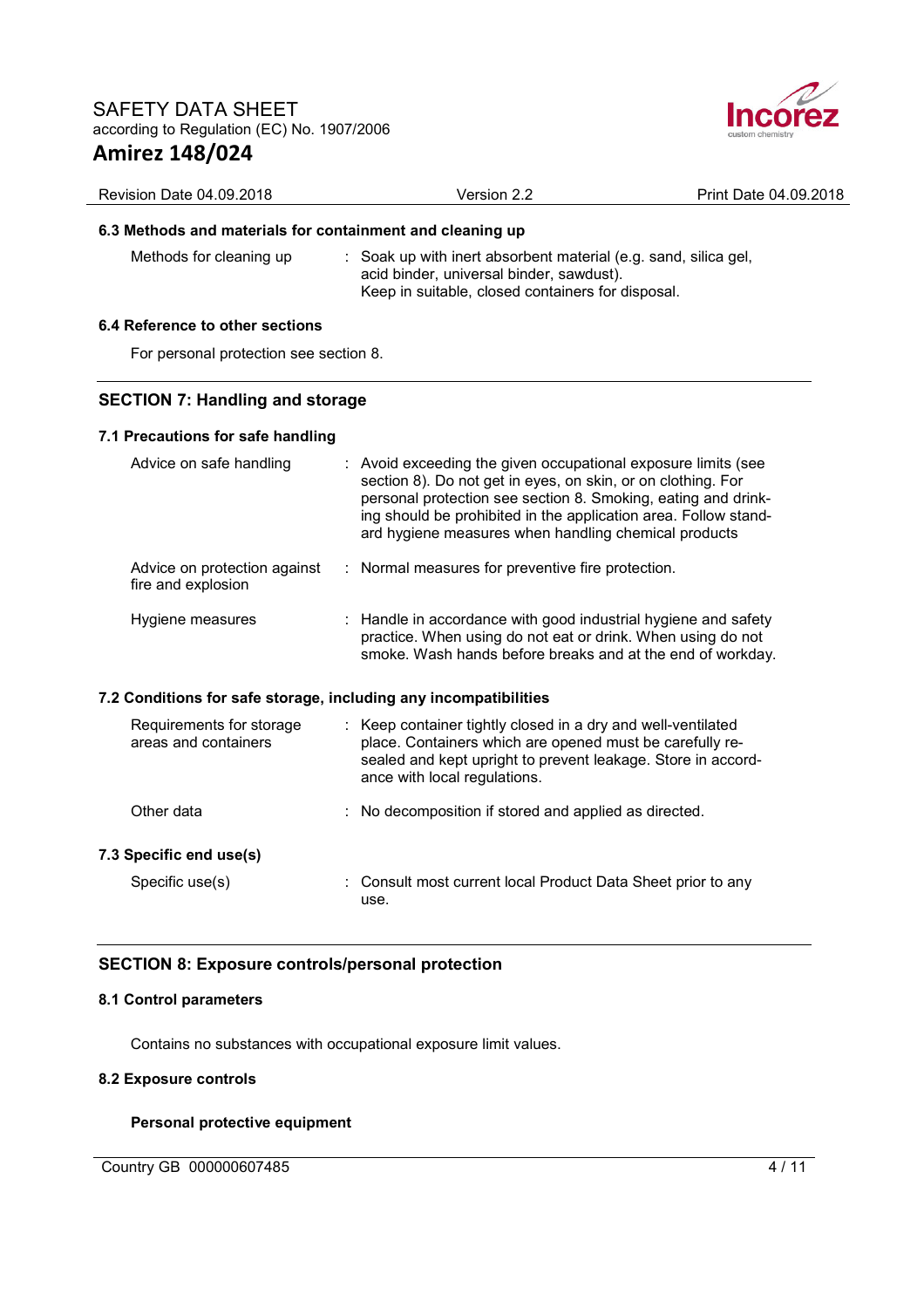

| Revision Date 04.09.2018 | Version 2.2                                                                                                                                                                                                                                        | Print Date 04.09.2018 |  |  |  |  |
|--------------------------|----------------------------------------------------------------------------------------------------------------------------------------------------------------------------------------------------------------------------------------------------|-----------------------|--|--|--|--|
| Eye protection           | : Safety glasses with side-shields conforming to EN166<br>Eye wash bottle with pure water                                                                                                                                                          |                       |  |  |  |  |
| Hand protection          | : Chemical-resistant, impervious gloves complying with an ap-<br>proved standard must be worn at all times when handling<br>chemical products. Reference number EN 374. Follow manu-<br>facturer specifications.                                   |                       |  |  |  |  |
|                          | Suitable for short time use or protection against splashes:<br>Butyl rubber/nitrile rubber gloves (0,4 mm),<br>Contaminated gloves should be removed.<br>Suitable for permanent exposure:<br>Viton gloves (0.4 mm),<br>breakthrough time > 30 min. |                       |  |  |  |  |
| Skin and body protection | : Protective clothing (e.g. Safety shoes acc. to EN ISO 20345,<br>long-sleeved working clothing, long trousers). Rubber aprons<br>and protective boots are additionaly recommended for mixing<br>and stirring work.                                |                       |  |  |  |  |
| Respiratory protection   | : No special measures required.                                                                                                                                                                                                                    |                       |  |  |  |  |
|                          | <b>Environmental exposure controls</b>                                                                                                                                                                                                             |                       |  |  |  |  |
| General advice           | : Try to prevent the material from entering drains or water<br>courses.                                                                                                                                                                            |                       |  |  |  |  |

# **SECTION 9: Physical and chemical properties**

# **9.1 Information on basic physical and chemical properties**

| Appearance                                        | t. | viscous           |      |
|---------------------------------------------------|----|-------------------|------|
| Colour                                            | t. | amber             |      |
| Odour                                             | t. | amine-like        |      |
| Odour Threshold                                   | t. | No data available |      |
| Flash point                                       | ÷. | Not applicable    |      |
| Autoignition temperature                          | ÷. | No data available |      |
| Decomposition temperature : No data available     |    |                   |      |
| Lower explosion limit (Vol-%) : No data available |    |                   |      |
| Upper explosion limit (Vol-%) : No data available |    |                   |      |
| Country GB 000000607485                           |    |                   | 5/11 |
|                                                   |    |                   |      |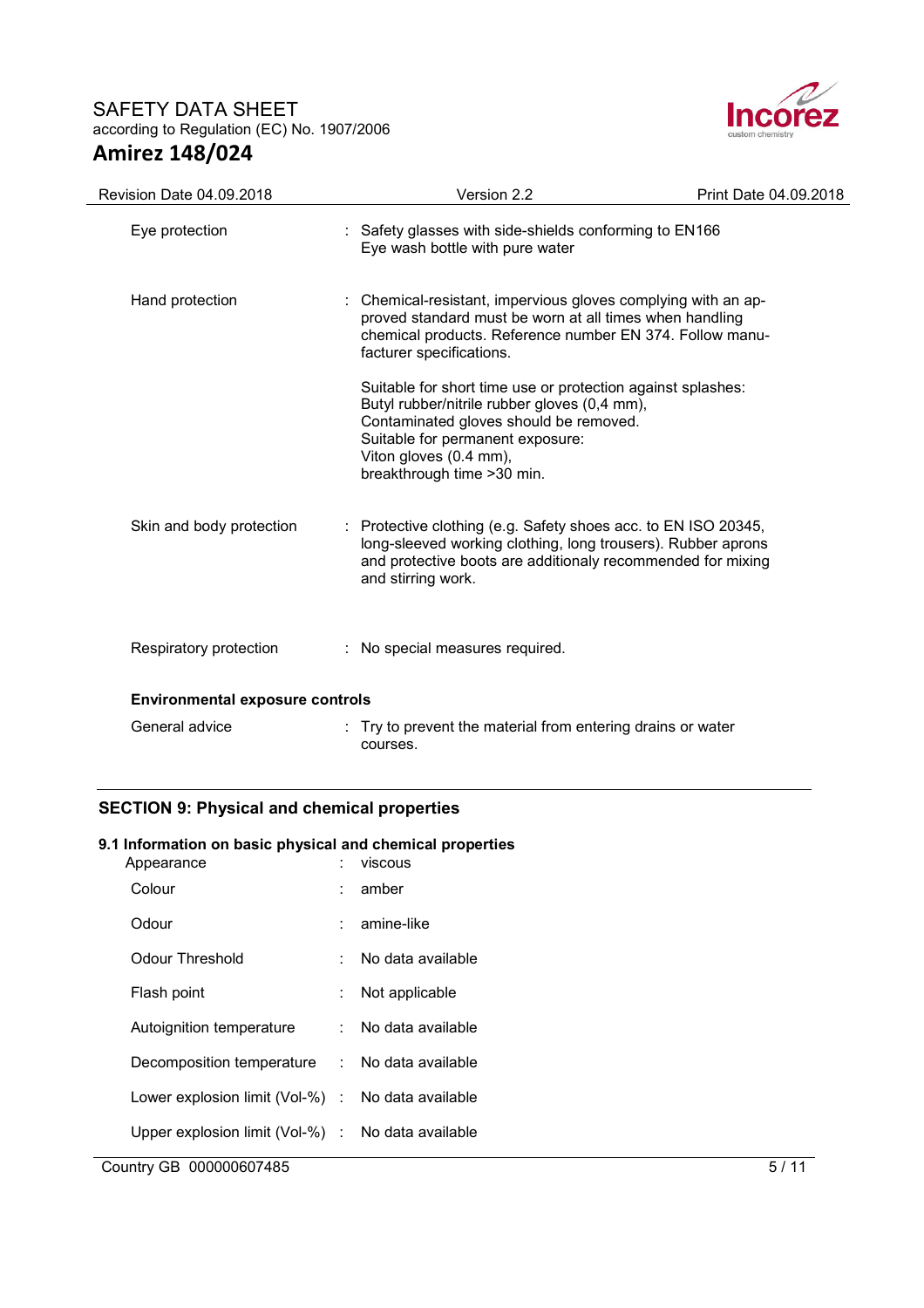

| Revision Date 04.09.2018                                              | Version 2.2                        | Print Date 04.09.2018 |
|-----------------------------------------------------------------------|------------------------------------|-----------------------|
|                                                                       |                                    |                       |
| Flammability                                                          | No data available                  |                       |
| <b>Explosive properties</b><br>÷                                      | No data available                  |                       |
| Oxidizing properties                                                  | No data available                  |                       |
| pH<br>t.                                                              | 10                                 |                       |
| Melting point/range / Freez-<br>÷                                     | No data available                  |                       |
| ing point<br>Boiling point/boiling range<br>$\mathbb{Z}^{\mathbb{Z}}$ | 160 °C                             |                       |
| Vapour pressure                                                       | 23 hPa                             |                       |
| Density                                                               | $1,06$ g/cm3<br>at 20 $^{\circ}$ C |                       |
| Water solubility                                                      | soluble                            |                       |
| Partition coefficient: n-<br>÷<br>octanol/water                       | No data available                  |                       |
| Viscosity, dynamic                                                    | 40.000 mPa.s                       |                       |
| Viscosity, kinematic<br>÷                                             | $> 7$ mm2/s<br>at $40^{\circ}$ C   |                       |
| Relative vapour density<br>÷                                          | No data available                  |                       |
| Evaporation rate<br>÷                                                 | No data available                  |                       |

# **9.2 Other information**

No data available

# **SECTION 10: Stability and reactivity**

## **10.1 Reactivity**

No dangerous reaction known under conditions of normal use.

# **10.2 Chemical stability**

The product is chemically stable.

# **10.3 Possibility of hazardous reactions**

Hazardous reactions : Stable under recommended storage conditions.

## **10.4 Conditions to avoid**

Conditions to avoid : No data available

### **10.5 Incompatible materials**

Country GB 000000607485 6/11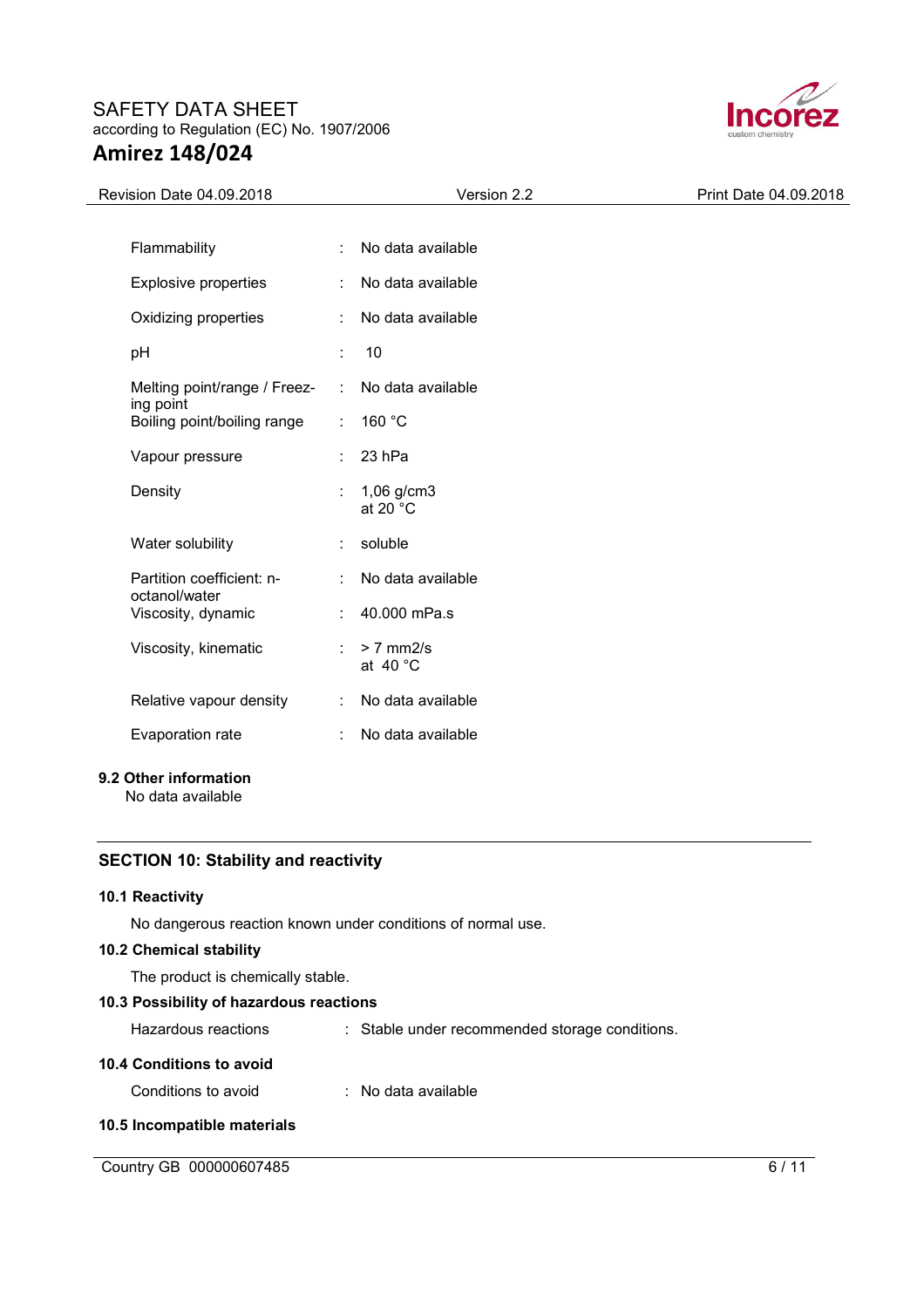

Revision Date 04.09.2018 **Version 2.2 Print Date 04.09.2018** 

Materials to avoid : No data available

**10.6 Hazardous decomposition products** 

# **SECTION 11: Toxicological information**

### **11.1 Information on toxicological effects**

#### **Acute toxicity**

Not classified based on available information.

### **Skin corrosion/irritation**

Not classified based on available information.

## **Serious eye damage/eye irritation**

Causes serious eye damage.

#### **Respiratory or skin sensitisation**

Skin sensitisation: Not classified based on available information. Respiratory sensitisation: Not classified based on available information.

## **Germ cell mutagenicity**

Not classified based on available information.

#### **Carcinogenicity**

Not classified based on available information.

#### **Reproductive toxicity**

Not classified based on available information.

#### **STOT - single exposure**

Not classified based on available information.

#### **STOT - repeated exposure**

Not classified based on available information.

#### **Aspiration toxicity**

Not classified based on available information.

# **SECTION 12: Ecological information**

#### **12.1 Toxicity**

No data available

### **12.2 Persistence and degradability**

No data available

### **12.3 Bioaccumulative potential**

No data available

#### **12.4 Mobility in soil**

No data available

Country GB 000000607485 7 / 11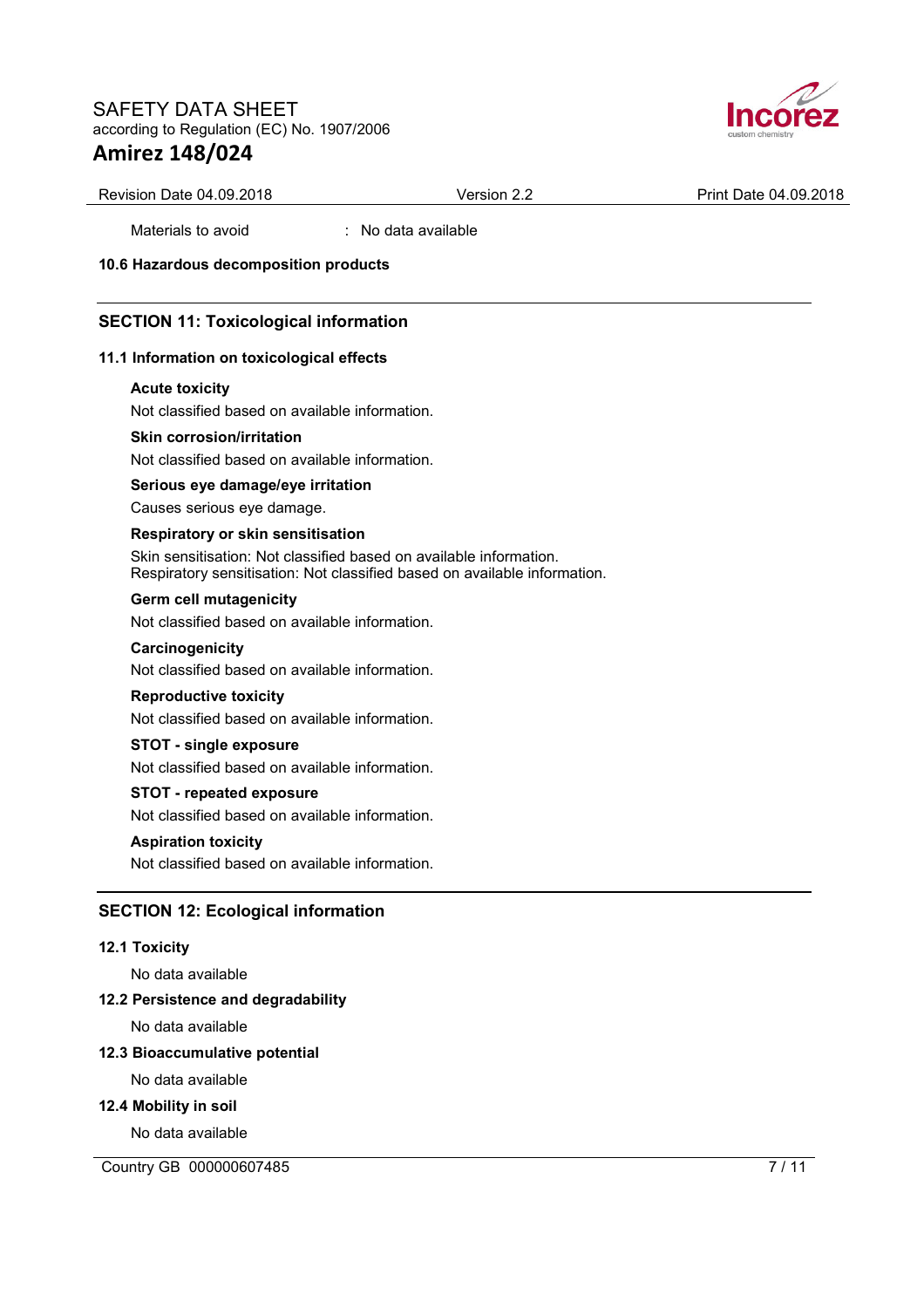

| Revision Date 04.09.2018                | Version 2.2                                                                                                                                                                                                   | Print Date 04.09.2018 |
|-----------------------------------------|---------------------------------------------------------------------------------------------------------------------------------------------------------------------------------------------------------------|-----------------------|
| 12.5 Results of PBT and vPvB assessment |                                                                                                                                                                                                               |                       |
| <b>Product:</b>                         |                                                                                                                                                                                                               |                       |
| Assessment                              | : This substance/mixture contains no components considered<br>to be either persistent, bioaccumulative and toxic (PBT), or<br>very persistent and very bioaccumulative (vPvB) at levels of<br>0.1% or higher. |                       |
| 12.6 Other adverse effects              |                                                                                                                                                                                                               |                       |
| <b>Product:</b>                         |                                                                                                                                                                                                               |                       |
| Additional ecological infor-<br>mation  | : There is no data available for this product.                                                                                                                                                                |                       |

# **SECTION 13: Disposal considerations**

#### **13.1 Waste treatment methods**

| Product                | : The generation of waste should be avoided or minimized<br>wherever possible.<br>Empty containers or liners may retain some product residues.<br>This material and its container must be disposed of in a safe<br>way.<br>Dispose of surplus and non-recyclable products via a licensed<br>waste disposal contractor.<br>Disposal of this product, solutions and any by-products should<br>at all times comply with the requirements of environmental<br>protection and waste disposal legislation and any regional<br>local authority requirements.<br>Avoid dispersal of spilled material and runoff and contact with<br>soil, waterways, drains and sewers. |
|------------------------|-----------------------------------------------------------------------------------------------------------------------------------------------------------------------------------------------------------------------------------------------------------------------------------------------------------------------------------------------------------------------------------------------------------------------------------------------------------------------------------------------------------------------------------------------------------------------------------------------------------------------------------------------------------------|
| Contaminated packaging | $: 150110*$ packaging containing residues of or contaminated<br>by dangerous substances                                                                                                                                                                                                                                                                                                                                                                                                                                                                                                                                                                         |

## **SECTION 14: Transport information**

### **14.1 UN number**

Not regulated as a dangerous good

### **14.2 UN proper shipping name**

Not regulated as a dangerous good

### **14.3 Transport hazard class(es)**

Not regulated as a dangerous good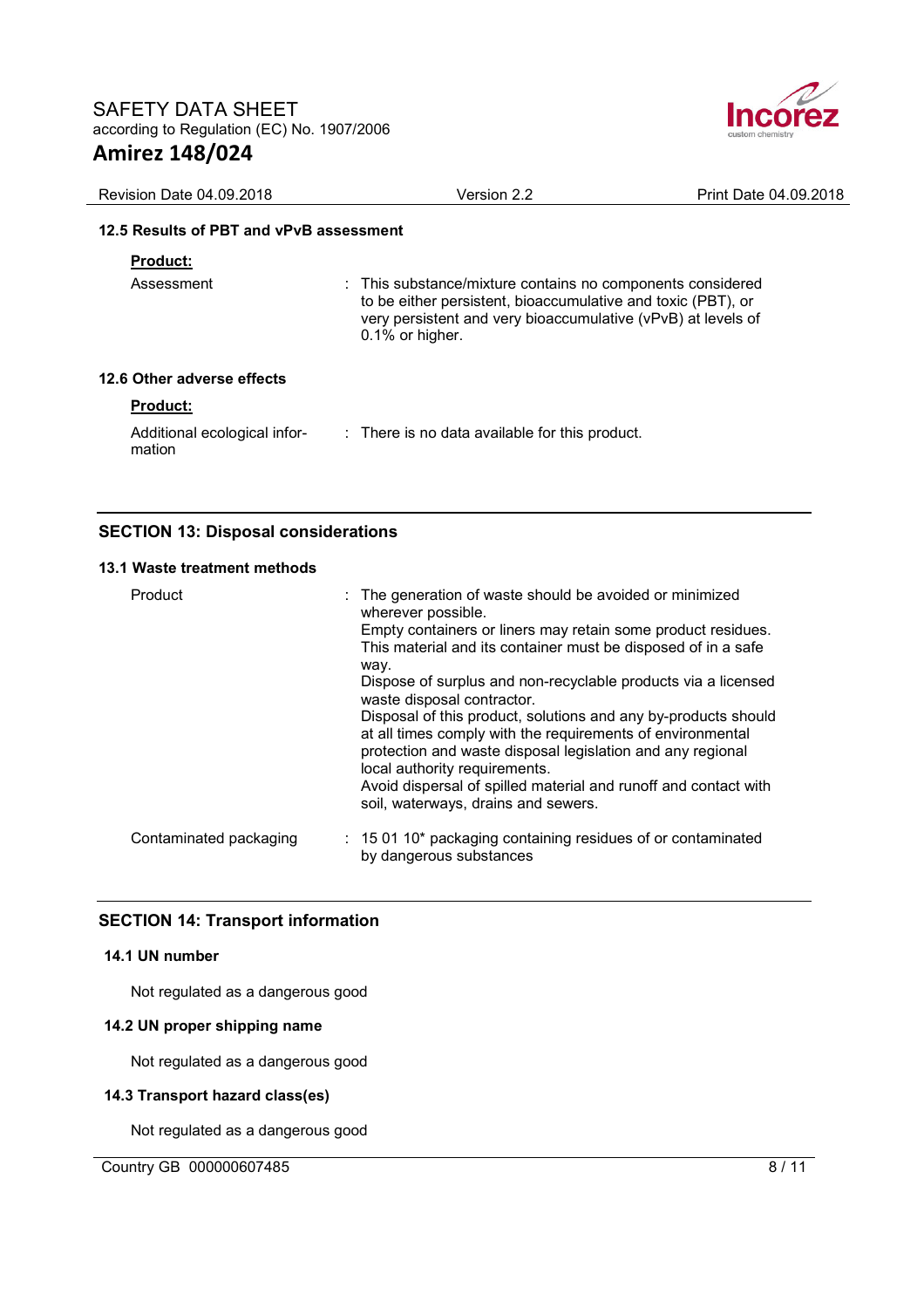

# Revision Date 04.09.2018 **Version 2.2** Print Date 04.09.2018

#### **14.4 Packing group**

Not regulated as a dangerous good

### **14.5 Environmental hazards**

Not regulated as a dangerous good

### **14.6 Special precautions for user**

No data available

### **14.7 Transport in bulk according to Annex II of Marpol and the IBC Code**

Not applicable

# **SECTION 15: Regulatory information**

### **15.1 Safety, health and environmental regulations/legislation specific for the substance or mixture**

| <b>Prohibition/Restriction</b><br>International Chemical Weapons Convention (CWC)<br>Schedules of Toxic Chemicals and Precursors                     |                                                                                                                                                                                                             |                               | $:$ Not applicable                                                                                   |
|------------------------------------------------------------------------------------------------------------------------------------------------------|-------------------------------------------------------------------------------------------------------------------------------------------------------------------------------------------------------------|-------------------------------|------------------------------------------------------------------------------------------------------|
| REACH - Candidate List of Substances of Very High<br>Concern for Authorisation (Article 59).                                                         |                                                                                                                                                                                                             |                               | : None of the components are listed<br>$(=>0.1\%).$                                                  |
| REACH - List of substances subject to authorisation<br>(Annex XIV)                                                                                   |                                                                                                                                                                                                             |                               | : Not applicable                                                                                     |
| REACH - Restrictions on the manufacture, placing on<br>the market and use of certain dangerous substances,<br>preparations and articles (Annex XVII) |                                                                                                                                                                                                             | $\mathcal{L}_{\mathcal{A}}$ . | Not applicable                                                                                       |
| <b>REACH Information:</b>                                                                                                                            | All substances contained in our Products are<br>- registered by our upstream suppliers, and/or<br>- registered by us, and/or<br>- excluded from the regulation, and/or<br>- exempted from the registration. |                               |                                                                                                      |
| jor-accident hazards involving dangerous substances.                                                                                                 | Not applicable                                                                                                                                                                                              |                               | Seveso III: Directive 2012/18/EU of the European Parliament and of the Council on the control of ma- |
| VOC-CH (VOCV)                                                                                                                                        | $: no VOC$ duties                                                                                                                                                                                           |                               |                                                                                                      |
| VOC-EU (solvent)                                                                                                                                     | : Not applicable                                                                                                                                                                                            |                               |                                                                                                      |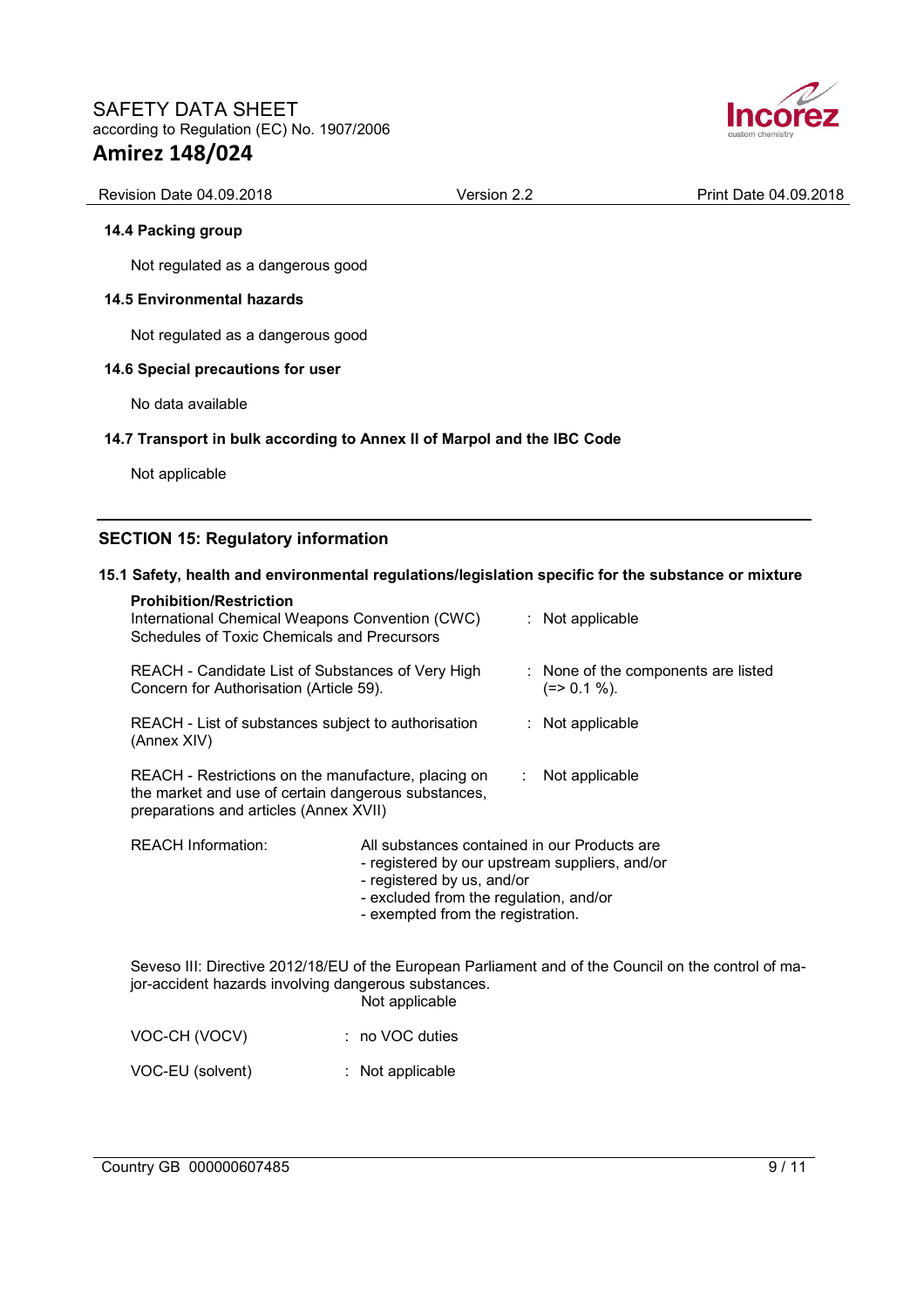

| Revision Date 04.09.2018                                                                           | Version 2.2 | Print Date 04.09.2018 |
|----------------------------------------------------------------------------------------------------|-------------|-----------------------|
| If other requisitory information applies that is not already provided elsewhere in the Safety Data |             |                       |

If other regulatory information applies that is not already provided elsewhere in the Safety Data Sheet, then it is described in this subsection.

| Health, safety and environ-   | : Environmental Protection Act 1990 & Subsidiary Regulations                                    |
|-------------------------------|-------------------------------------------------------------------------------------------------|
| mental regulation/legislation | Health and Safety at Work Act 1974 & Subsidiary Regulations                                     |
| specific for the substance or | Control of Substances Hazardous to Health Regulations                                           |
| mixture:                      | (COSHH)                                                                                         |
|                               | May be subject to the Control of Major Accident Hazards<br>Regulations (COMAH), and amendments. |

## **15.2 Chemical safety assessment**

No Chemical Safety Assessment has been carried out for this mixture by the supplier.

# **SECTION 16: Other information**

| <b>Full text of H-Statements</b> |                            |  |  |  |
|----------------------------------|----------------------------|--|--|--|
| H318                             | Causes serious eye damage. |  |  |  |

#### **Full text of other abbreviations**

| Eye Dam.      | Serious eye damage                                                      |
|---------------|-------------------------------------------------------------------------|
| <b>ADR</b>    | European Agreement concerning the International Carriage of Danger-     |
|               | ous Goods by Road                                                       |
| <b>CAS</b>    | <b>Chemical Abstracts Service</b>                                       |
| <b>DNEL</b>   | Derived no-effect level                                                 |
| <b>EC50</b>   | Half maximal effective concentration                                    |
| <b>GHS</b>    | Globally Harmonized System                                              |
| <b>IATA</b>   | <b>International Air Transport Association</b>                          |
| <b>IMDG</b>   | International Maritime Code for Dangerous Goods                         |
| LD50          | Median lethal dosis (the amount of a material, given all at once, which |
|               | causes the death of 50% (one half) of a group of test animals)          |
| LC50          | Median lethal concentration (concentrations of the chemical in air that |
|               | kills 50% of the test animals during the observation period)            |
| <b>MARPOL</b> | International Convention for the Prevention of Pollution from Ships,    |
|               | 1973 as modified by the Protocol of 1978                                |
| <b>OEL</b>    | Occupational Exposure Limit                                             |
| <b>PBT</b>    | Persistent, bioaccumulative and toxic                                   |
| <b>PNEC</b>   | Predicted no effect concentration                                       |
| <b>REACH</b>  | Regulation (EC) No 1907/2006 of the European Parliament and of the      |
|               | Council of 18 December 2006 concerning the Registration, Evaluation,    |
|               | Authorisation and Restriction of Chemicals (REACH), establishing a      |
|               | European Chemicals Agency                                               |
| <b>SVHC</b>   | Substances of Very High Concern                                         |
| vPvB          | Very persistent and very bioaccumulative                                |
|               |                                                                         |

| <b>Classification of the mixture:</b> |      | <b>Classification procedure:</b> |
|---------------------------------------|------|----------------------------------|
| Eve Dam. 1                            | H318 | Calculation method               |